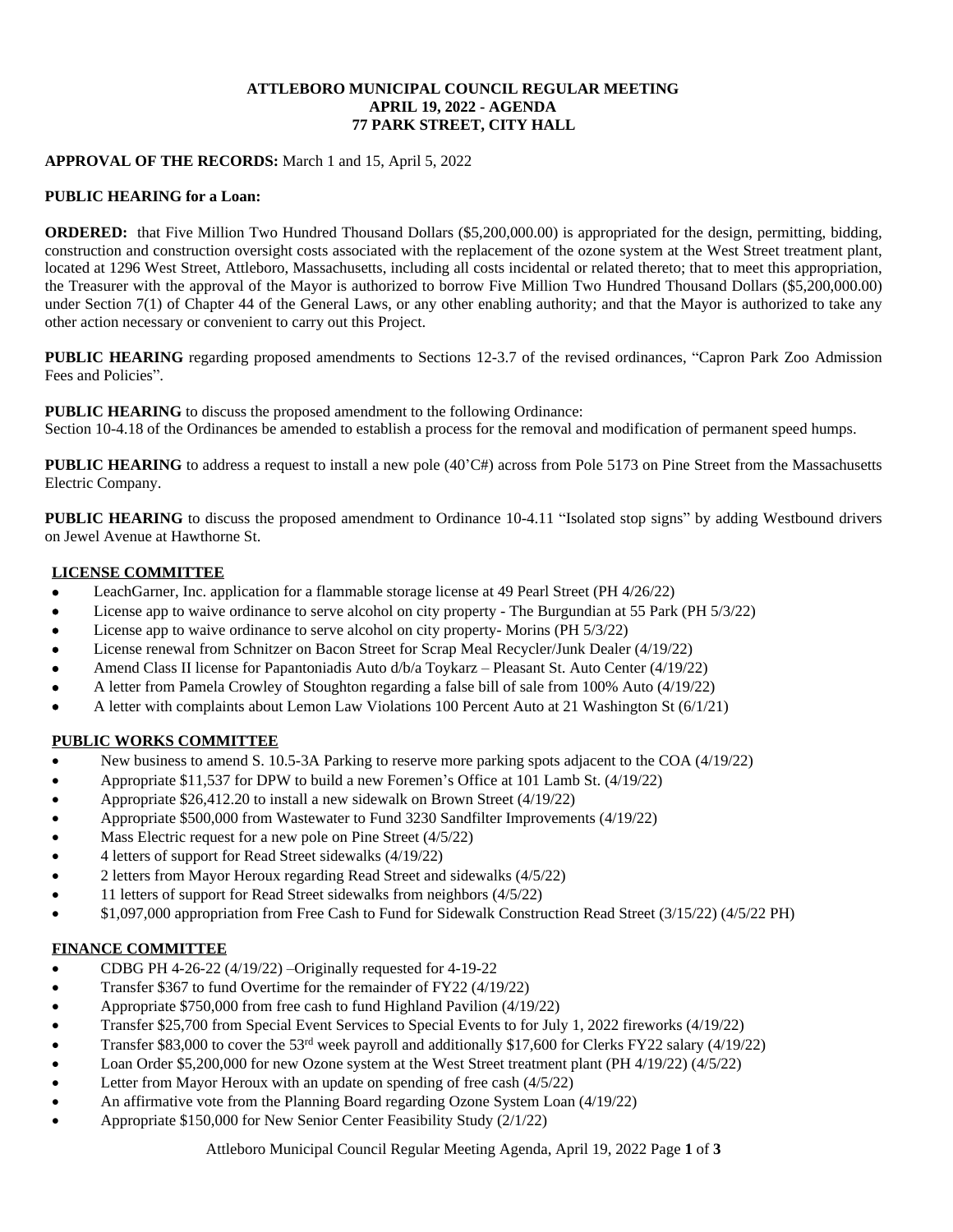- Capital Improvement Program for FY2023-2027 submitted (PH 2/15/22) (1/18/22)
- Request from Historical Commission to fund a consultant to assist with inventory (1/4/22)
- Updates from Jeremy Stull on the gym floor replacements for Hyman Find and Hill Roberts (10/5/21)
- To study the request to have a City Wide Vehicle Purchasing program. (11/3/20) (DiLisio, DeSimone and Jackson)
- Request that the Attleboro Municipal council conduct a review of the City's fiscal policy & cash reserve policy (DiLisio)
- Amend the agreement between City and Schools that all Medicaid reimbursement go to schools. (Ms. Porreca 12/17/19)
- Collaborate with state officials to have a meeting to understand the Community Pact Program thru FY2019 for best financial policies for capital improvement (NB Conti 11/13/18)

# **TRANSPORTATION & TRAFFIC COMMITTEE**

- Speed hump placement on both May Street and Rocklawn Ave (4/19/22) (PH 5/17/22)
- Amend Section 10-4.18e to add May Street and Rocklawn Avenue to speed humps list (4/19/22) (PH 5/17/22)
- Amendment to the Parking ordinance to address the reopening of Rathbun Willard Drive (4/19/22)
- Request for Stop sign at Jewel and Hawthorne (4/5/22) (PH 5/3/22)
- Request to delete "Jewel and Verndale" reference for Yield sign S. 10-4.6 (4/5/22)
- Amendment to ordinance 10-4.18 regarding removal and modification of permanent speed humps (3/15/22)
- Request to look again at Angeline Street and parking issues (2/15/22)
- Amendments for Chapter 10 and 17 regarding commercial vehicles (11/2/21) (PH 1/18/22)
- Traffic Study Commission recommends delay Rathbun-Willard Dr. opening until proposed traffic light installed (11/19/19)
- Amend Section 10-4.6 Left Turn Prohibited: May Street to Newport Avenue: May Street traffic traveling --- prohibited from making a Left turn onto Newport Avenue Northbound unless directed by a public safety official. (Ms. Porreca 11/6/18)

# **IT & INFRASTRUCTURE COMMITTEE**

- Appropriate \$39,179 from free cash to Police computer to replace a serve for CAD/RMS (4/19/22)
- Appropriate \$2,615 to Clerk Professional Svc for software to expand payment options (4/19/22)
- Amendment to the Rules and Procedures to include IT and Infrastructure Committee (4/5/22)

# **ZONING & LAND USE COMMITTEE**

- Grant award from FTA for \$1,303,600 for TOD projects with GATRA (4/5/22)
- Match FTA grant with \$325,900 from Free Cash to TOD GATRA for downtown improvements (4/5/22)
- Request for Fee waivers for new Habitat for Humanity house (4/5/22) (PH 5/3/22)
- Certificate of Vote from the Planning Board supporting the amendments to 17-15.0 and 17-9.0 (4/5/22)
- Road Acceptance plan of Ashden Court requested by the Mayor (PH 4/5/22) (3/15/22)
- Amendment to Zoning Ordinance to allow for Accessory Dwelling Units (12/21/21)
- Public hearing on February 15, 2022 with the Planning Board regarding amendments to Chapter 17-9/15.0 (12/21/21)
- Public Hearing January 18, 20 with Planning Board regarding Ch. 17-3.3 Commercial Vehicle Parking (12/21/21
- Mobile Home Park zoning district proposed (11/2/21)
- A communication from Joe Drazek of South Attleboro with concern about proposed marijuana establishment (3/3/20)
- Amend §17–16.10 NON–CONFORMING SIGNS Delete B in its entirety and insert new language (see New Business-Ms. Porreca & Mr. DiLisio) (12/12/17)

# **CITY PROPERTY & CLAIMS COMMITTEE**

- Transfer \$1,159.44 to purchase 4 desk chairs and standing desks for the Clerk's office (4/19/22)
- Surplus desks and chairs from the Water Department (4/19/22)
- Surplus East Attleborough Academy Building on Sanford Street (4/19/22)
- Accept 108 boxes of N-95 masks from Seabra to the Health department (4/19/22)
- Accept a donated painting from "The Beloved Community" Triptych for city hall (4/19/22)
- Request to lift the façade restriction from the sale of 135 County Street (4/5/22)
- New Business to review all city's annual legal expenses to determine if prudent to use new methods (6/15/21)

# **PERSONNEL VETERANS AND HUMAN SERVICES COMMITTEE**

- Accept an anonymous donation of \$40 in Stop & Shop gift cards for World Down Syndrome Day in March (4/19/22)
- Shared grant received by the Health Department from Mass Health Board for \$300,000 through June 30, 2023 (4/19/22)
- Reappoint Rosa Lopes Cultural Council for 3 years (4/19/22)
- Transfer \$612 to Budget Admin Staff Development to reimburse for a Purchasing Course (4/19/22)
- Appropriate \$900 from free cash to replace a windshield for a Veterans office vehicle (4/19/22)
- Accept \$1,000 in Stop & Shop gift cards from SONS of the American Legion Post 312 (4/5/22)